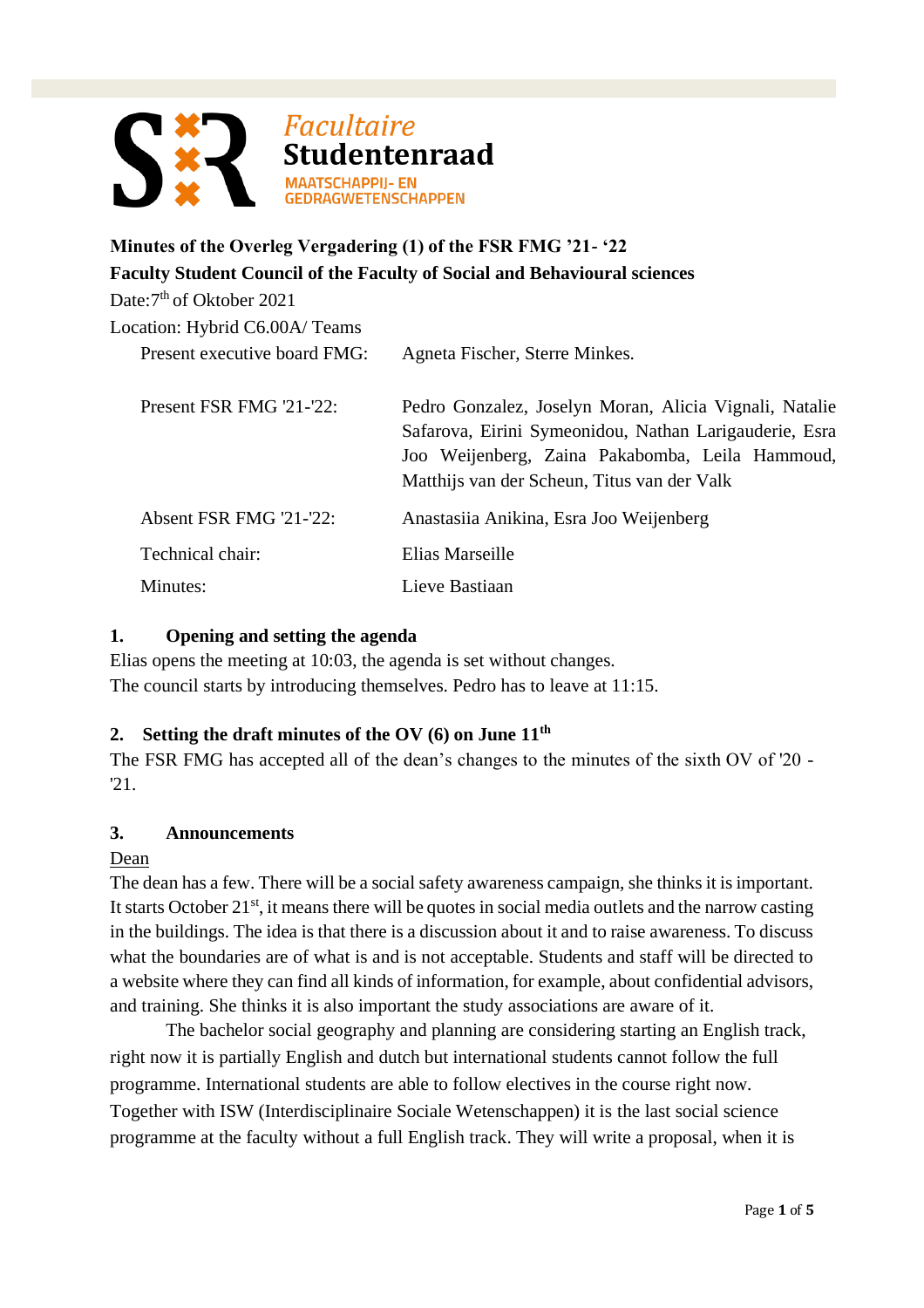finished it will be presented to the council. They have the right to consent on changes of the language of the programme.

There are three candidates for the faculty diversity officer. Joselyn, a council member is joining the selection board.

In September 2022 the new master's in educational sciences will start, it is a masters to become a primary school teacher. Its aim is to increase the number of primary school teachers. It is a collaboration with the Vrije Universiteit and Leiden University. The NVAO has approved the programme via the initial accreditation. They will start campaigning for the master's this year and it will start in September 2022.

## **4. Subject 1: Faculty Learning Centre**

## FSR

The council send a policy proposal in the attachment, they will give a summary. The problem is that there are currently limited opportunities for students to receive extra help from professors and tutors, alternative sources of academic assistance charge very high fees. The course summaries provided are often incorrect. The faculty learning centre will allow students to sign up for tutoring sessions. The peer tutors will also gain experience.

It is necessary as the current sources of academic assistance charge very high fees; this puts students with fewer resources at a clear disadvantage. This programme will provide free training to students. The five measures are, first, that peer tutors would need an 8 for the course that they tutor in. Secondly, they need a 7.5 in their programme to ensure they have a good grasp of the material. Thirdly, Peer tutors will need to meet language requirements. Fourthly they need to commit to a minimum number of sessions. Lastly, the programme will evaluate its tutoring throughout the courses.

The buddy system concerns itself with social and practical matters but not with academic assistance.

As the financial compensation is a problem the council is okay with the study active certificate being the compensation for the tutors time.

If no staff members are available to evaluate the tutoring, there will be a student board for the faculty learning centre that can monitor the programme. The council would like to start with a pilot. The study associations could be involved if they are willing, study association Machiavelli is already assessing course evaluations from the political science courses. If the faculty learning centre board is made up out of the FSR FMG there already is a connection with the programme directors.

The council can do a qualitative investigation, but the existence of commercial providers should show clearly that there is a lack of support.

The vision is that the faculty learning centre will be independent.

The council would like to work on it tangibly, they want to start with a pilot programme.

During the next OV, the council would like to bring up the programme again so they can start as quickly as possible with their pilot. The council understands that the programme is very likely to not be finished during their year. They do know that a similar programme is in place at NYU.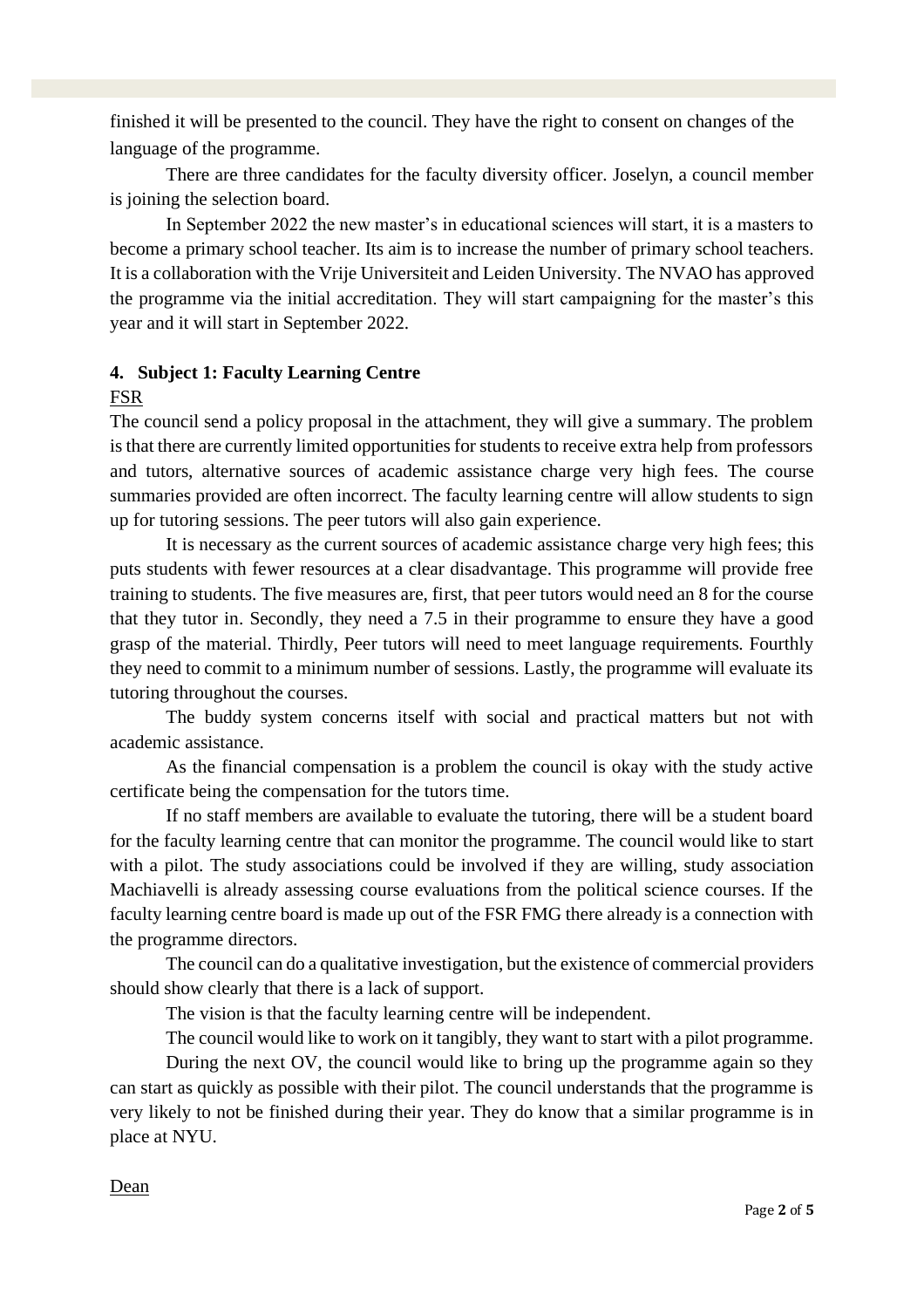The dean applauds the idea of having students support the academic learning process of other students, she also sees the point of not wanting it to be expensive for the students and thus wanting to compensate the tutors. She thinks the plan is too much in its infancy there are many problems that need to be addressed before it can be implemented. The council may not see how much work it will be. The faculty does not have money for the programme, the university hardly has money to keep the teaching programmes as they are now. She sees that there are some students who probably need extra support, but financially speaking the faculty cannot pay students to be a tutor, the study active certificate is something that can be used for this. The study associations are responsible for this, this should be kept in mind.

This proposal concerns student for student support, so external to the study programmes. The programme directors are responsible for the teacher and what they teach. If there are student tutors, they do not fall into the responsibility of the teaching programme, they are external, and she would like to know how they relate to the teachers and the teaching programme. Who will be responsible if the tutors teach the students the incorrect things and how will this be monitored. In order to continue with the proposal extra steps, need to be taken. The council may need to focus on one bachelor's programme to start with. It would also be good to talk to first-year teachers to see if students find the programme difficult and need extra support, they know what the academic problems are. It would also be good to talk to the programme committee and the exam committee, they also need to know about this if it will be pursued. This can not be done without complete involvement from the programme director, programme committee, and exam committee. Teachers are not very happy with the summaries of their courses made by the commercial tutoring services.

The council should rewrite their proposal, they should start by stating the problem more clearly and with more investigation. The dean is curious to see how much it is needed, she needs to be a bit more convinced about the necessity. Ideally, the student approaches the teacher when the student has questions. She would also like to know if there are specific courses that are problematic. It should also be clearer what type of support the faculty learning centre is aimed to give. She can give the council comments on their document via email. The relation between internal and external support should be explored and especially the question of responsibility.

Teachers and teaching directors are not happy with the commercial tutoring services, especially when exam questions are sold. Theachers are also unable to correct mistakes within the commercial tutoring courses. It is hard to combat the services. Teachers are doing their best to help students pass their exams. The dean is not sure if there is an official stance on the issue of commercial tutoring services.

She would also like to know what the tutoring services look like.

The study association are responsible for the study active certificate, they decide what would be part of it. If the dean is asked to sign them, she will.

The dean wants the council to reassess their plans first and think of everything that could go wrong before they start a pilot programme. When they have picked a bachelors programme to do the pilot, they should talk to all the relevant people to gain support and feedback.

The dean understands that the council wants to get started but she thinks the council should think it through and talk to the relevant actors , and if everyone is satisfied with how and what will be organized, the FSR can start with a pilot. The council should also see if there are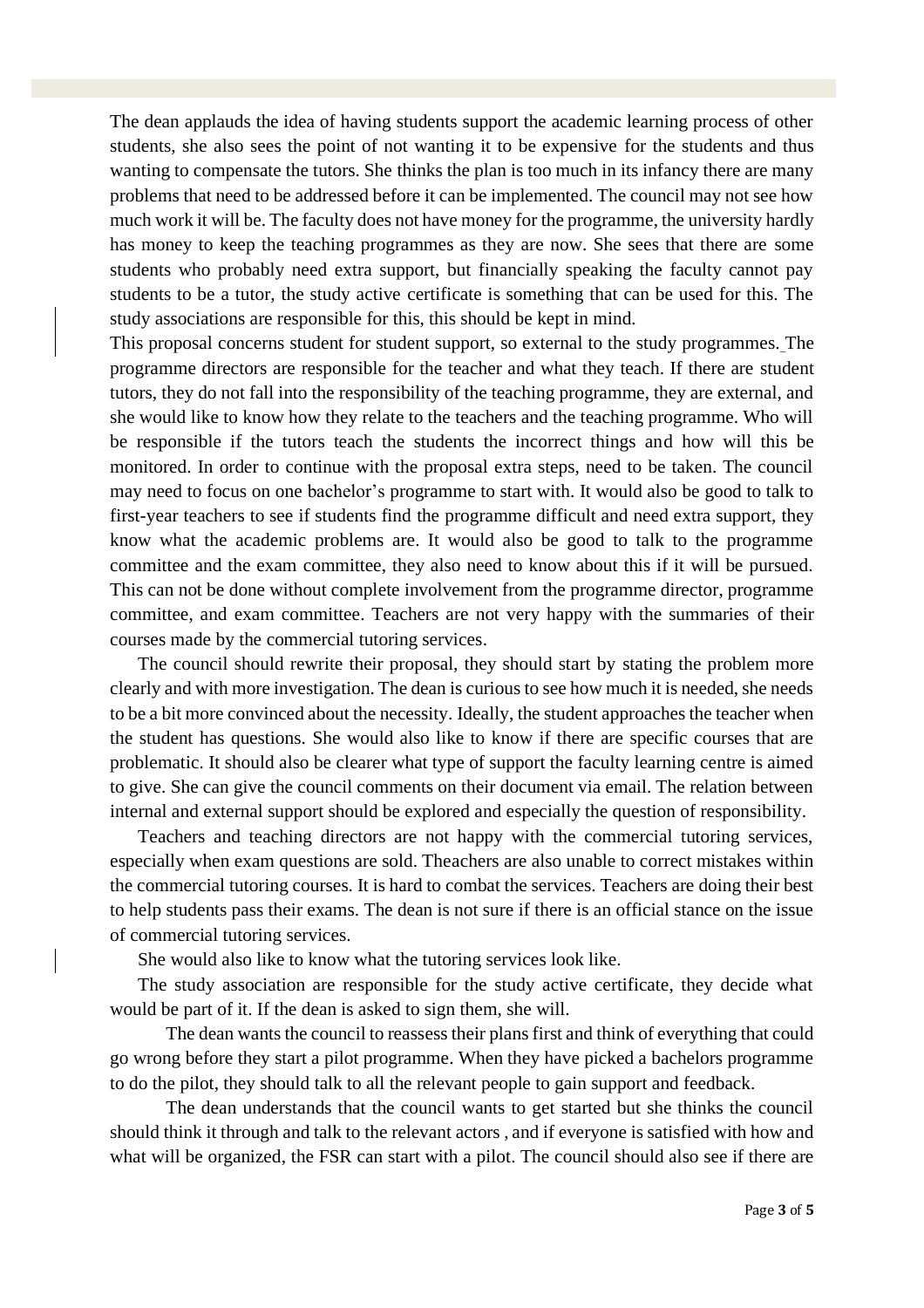other student organizations that do something similar, so the council can learn from them. The LSVB or ISO might know about it.

It could be perceived as invasive as it might look as if the courses are lacking in some way, thus communication is very important.

The council can start the pilot if everything is ready, there might encounter new problems when investigating more and talking to new people thus she does not want to make any guarantees.

#### Action points:

211007-1: The dean emails the council feedback on the faculty learning centre plan

212007-2: The council rewrites their plan and incorporates the feedback

212007-3: The council contacts the study association about the study active certificate related to the faculty learning centre proposal.

211007-4: The council contacts ISO and the LSVB about other initiatives related to their faculty learning centre proposal.

## **5. Subject 2: Standard Covid Regulations on Campus**

## FSR

Most students are happy that the university is back in person. Whilst the number of infections is still low they are expected to rise again. There are growing concerns about the lack of unity about the regulations are the university.

The lack of unity is confusing to students, they have large differences between courses. This can cause many problems such as students showing up sick and students who are still at risk or have a family member at risk still do not have an online option for all of their education. A course in communication science only allows students to take their weekly test if they are in person.

The worker's council has also sent a letter about their concerns about the lack of clarity about the covid education.

The standard minimums the council would like to see are the following. Lectures and tutors should provide an online alternative if at all possible. Lectures and seminars should be prioritized in rooms fit for hybrid teaching. The regulations should be hung up in all classrooms in the building to ensure clarity.

If there is a rise in the cases it should be clear what the rules are. Teachers are also not clear on what rules they should follow in their classrooms. The council wants to allow students more hybrid education as Covid is still a risk for some students.

The council wanted to bring this up to the OV first so if they are talking to the teaching directors, they can say they have already talked to the dean about it. The teachers mainly do not provide online education because they argue they do not know how to set up the zoom and technology.

Most courses where the standard is hybrid education show that most students show up physically, thus this would not be a concern. Hybrid is just about providing the resources where students can get the same information as their classmates when they are at home. This does not need to be a live stream. Most concerns come from political science. The council would like to go into meetings with programme directors with support from the dean.